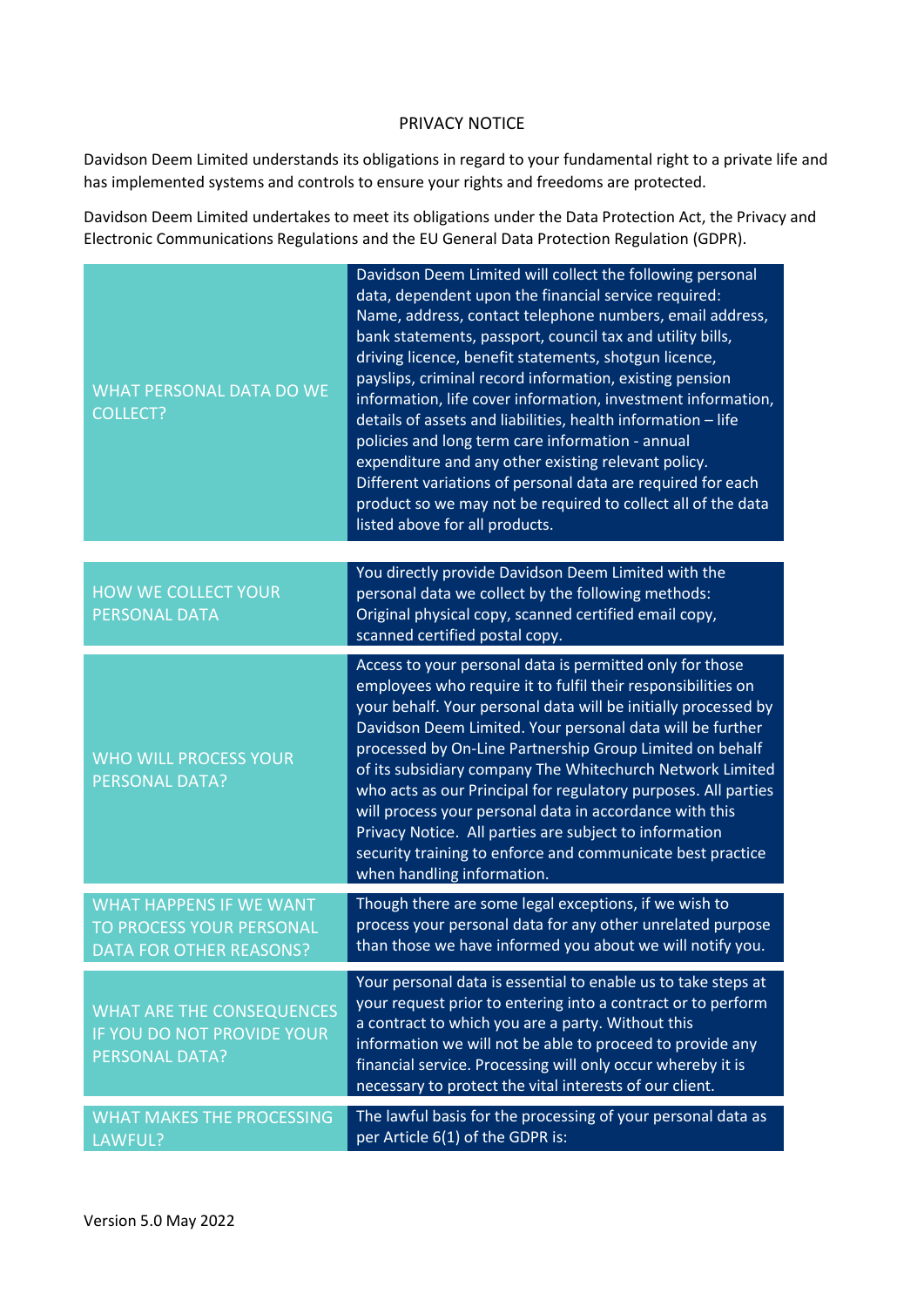|                                                                                            | Necessary for the performance of a contract to which<br>$\bullet$<br>you are a party or in order to take steps at your request<br>prior to entering into a contract<br>for compliance with a legal obligation to which we are<br>$\bullet$<br>subject<br>for the performance of a task carried out in the public<br>$\bullet$<br>interest<br>for the purposes of the legitimate interests pursued by<br>$\bullet$<br>us.                                                                                                                                                                                                                                                                                                                                                                                                                                                                                                                                                                                                                                                                             |
|--------------------------------------------------------------------------------------------|------------------------------------------------------------------------------------------------------------------------------------------------------------------------------------------------------------------------------------------------------------------------------------------------------------------------------------------------------------------------------------------------------------------------------------------------------------------------------------------------------------------------------------------------------------------------------------------------------------------------------------------------------------------------------------------------------------------------------------------------------------------------------------------------------------------------------------------------------------------------------------------------------------------------------------------------------------------------------------------------------------------------------------------------------------------------------------------------------|
| <b>KEEPING YOUR PERSONAL DATA</b><br><b>UP TO DATE</b>                                     | We will record your information exactly as you provide it.<br>You may ask us to update it at any time and we will action<br>your request promptly and notify relevant third parties of<br>any changes.                                                                                                                                                                                                                                                                                                                                                                                                                                                                                                                                                                                                                                                                                                                                                                                                                                                                                               |
| <b>WHAT ABOUT SENSITIVE</b><br><b>PERSONAL DATA?</b>                                       | Unless we are processing because it is necessary for reasons<br>of substantial public interest, we will only process sensitive<br>personal data, such as data concerning health, with your<br>explicit and informed consent for specific processing<br>activities. In such cases you will be asked to sign a separate<br>consent form to evidence this and that you understand the<br>purpose(s) of the processing of such data. Your consent may<br>be withdrawn at any time.                                                                                                                                                                                                                                                                                                                                                                                                                                                                                                                                                                                                                       |
| <b>HOW WILL WE FURTHER USE</b><br>YOUR PERSONAL DATA (OUR<br><b>LEGITIMATE INTERESTS)?</b> | To contact you to ensure that our records of your<br>$\bullet$<br>personal information are correct and up to date<br>To respond to questions or complaints you may have<br>$\bullet$<br>about our services<br>To update you with changes in our terms<br>$\bullet$<br>For statistical or research analysis relating to the<br>$\bullet$<br>performance of our business or that of our principal and<br>understanding the changing needs of our clients<br>To review, improve and develop services we offer or<br>$\bullet$<br>handle complaints<br>To pursue debts or unpaid fees<br>$\bullet$<br>To evidence company practices<br>$\bullet$<br>To evidence the standards and processes carried out<br>$\bullet$<br>conform to the company's ethical standards and<br>expectations<br>For direct marketing activities<br>$\bullet$<br>To protect the business from risks which might be<br>$\bullet$<br>introduced by an individual.<br>You have the right to object to processing for these<br>purposes and we shall cease unless we can show we have<br>compelling legitimate grounds to continue. |
| <b>PROCESSING WHEN</b><br>PERFORMING A TASK CARRIED<br>OUT IN THE PUBLIC INTEREST          | We will use your personal data to protect members of the<br>public against dishonesty, money laundering or fraudulent<br>activities. This must necessarily be carried out without your<br>explicit consent to ensure this function is not prejudiced.<br>Part of this processing involves verifying your identity using<br>third parties such as GB Group Plc or Creditsafe Business<br>Solutions Ltd.                                                                                                                                                                                                                                                                                                                                                                                                                                                                                                                                                                                                                                                                                               |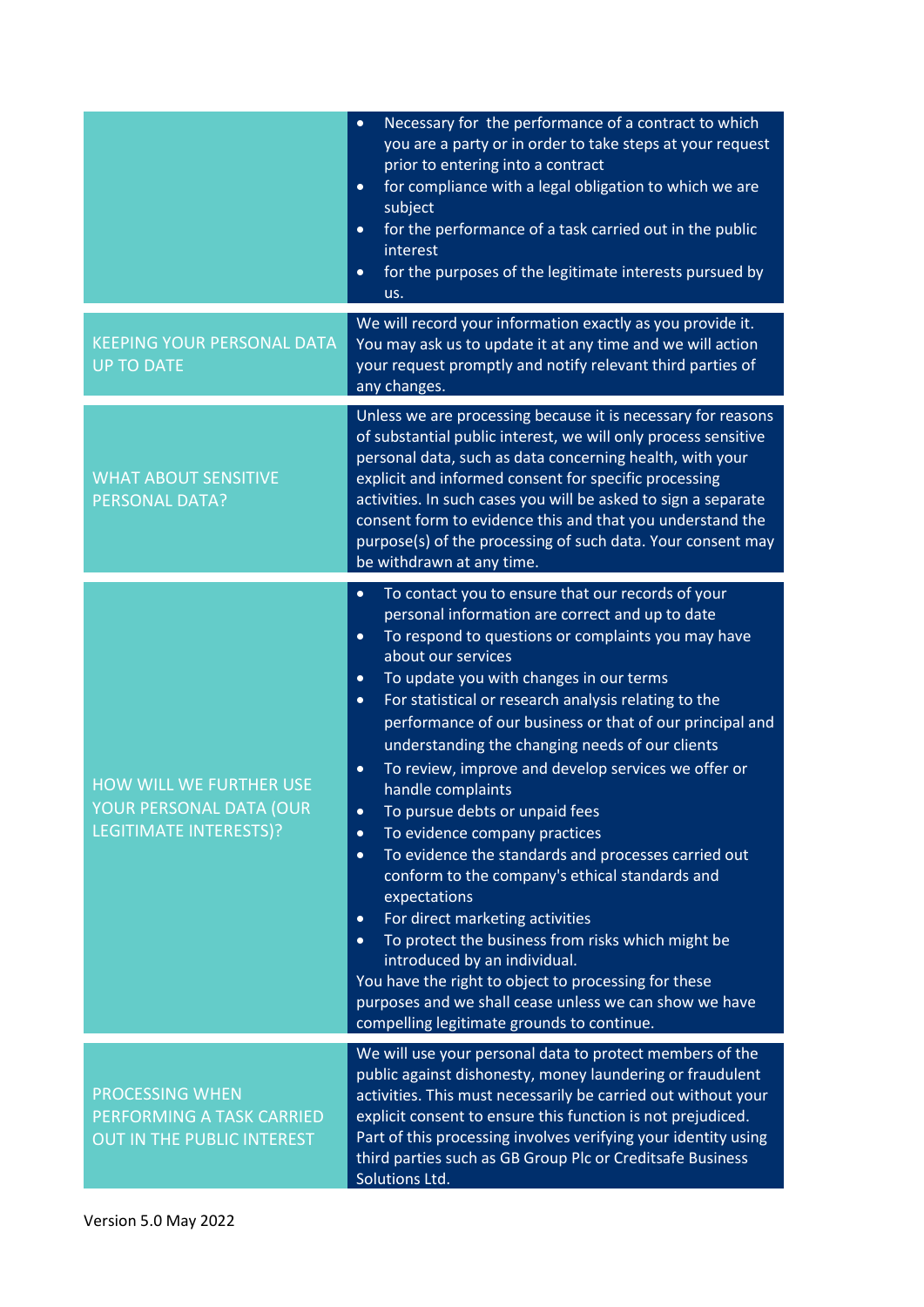| <b>WHAT PERSONAL DATA IS</b><br><b>REQUIRED?</b>                | We only collect data that is necessary to carry out the<br>purposes listed above. This includes data you supply and<br>data we receive from reference agencies. Where practical<br>and lawful we will inform you about any of your personal<br>data we receive from third parties that you may be unaware<br>of.                                                                                                                                                                                                                                                                                                                                                                                                                                                                                                                                                                                                                                                                                                                                                                                                                                                                                                                                                                                                                                                                                                                                 |
|-----------------------------------------------------------------|--------------------------------------------------------------------------------------------------------------------------------------------------------------------------------------------------------------------------------------------------------------------------------------------------------------------------------------------------------------------------------------------------------------------------------------------------------------------------------------------------------------------------------------------------------------------------------------------------------------------------------------------------------------------------------------------------------------------------------------------------------------------------------------------------------------------------------------------------------------------------------------------------------------------------------------------------------------------------------------------------------------------------------------------------------------------------------------------------------------------------------------------------------------------------------------------------------------------------------------------------------------------------------------------------------------------------------------------------------------------------------------------------------------------------------------------------|
| <b>HOW SECURE WILL YOUR</b><br><b>PERSONAL DATA BE?</b>         | We will ensure that your data is only accessible to<br>authorised people in our firm and will remain confidential at<br>all times. Appropriate security measures are in place to<br>prevent unauthorised access, alteration, disclosure, loss,<br>damage or destruction of your information. If we have a<br>contract with another organisation to provide us with<br>services or a service on our behalf to process your personal<br>information, we'll make sure they give reassurances<br>regarding appropriate security measures in place and only<br>process your data in the way we've authorised them to.<br>These organisations won't be entitled to use your personal<br>data for their own purposes. If necessary, our security<br>teams will check them to make sure they meet the security<br>requirements we've set. Please contact our Data Protection<br>Officer below if you would like further information.                                                                                                                                                                                                                                                                                                                                                                                                                                                                                                                     |
| <b>WILL WE SHARE YOUR</b><br>PERSONAL DATA WITH ANYONE<br>ELSE? | We may share your data with:<br>Appropriate staff such as those who carry out financial<br>$\bullet$<br>or compliance functions.<br>Organisations that need your data because we are<br>$\bullet$<br>required to provide it by law (e.g. The FCA, ombudsman<br>services, HMRC, etc<br>Organisations that carry out credit references or<br>$\bullet$<br>identity checks such as GB Group Plc or CreditSafe<br>Business Solutions Ltd. These organisations may keep a<br>record of the information and may disclose the fact that<br>a search of its records was made to its other customers<br>for the purposes of assessing the risk of giving credit, to<br>prevent fraud and to trace debtors.<br>Sometimes other authorised firms with specialist<br>$\bullet$<br>advisers, such as pension specialists, who assist us in<br>providing suitable financial advice and services. You will<br>be provided with their details if this applies.<br>Law enforcement agencies, courts or other public<br>$\bullet$<br>authorities if we have to, or are authorised to by law.<br>Product providers we use to provide financial services<br>$\bullet$<br>or for direct marketing (see below).<br>Where we or our Principal go through a business<br>$\bullet$<br>transaction, such as a merger, being acquired by<br>another company or selling a portion of its assets, your<br>data will, in most instances, be part of the assets<br>transferred. |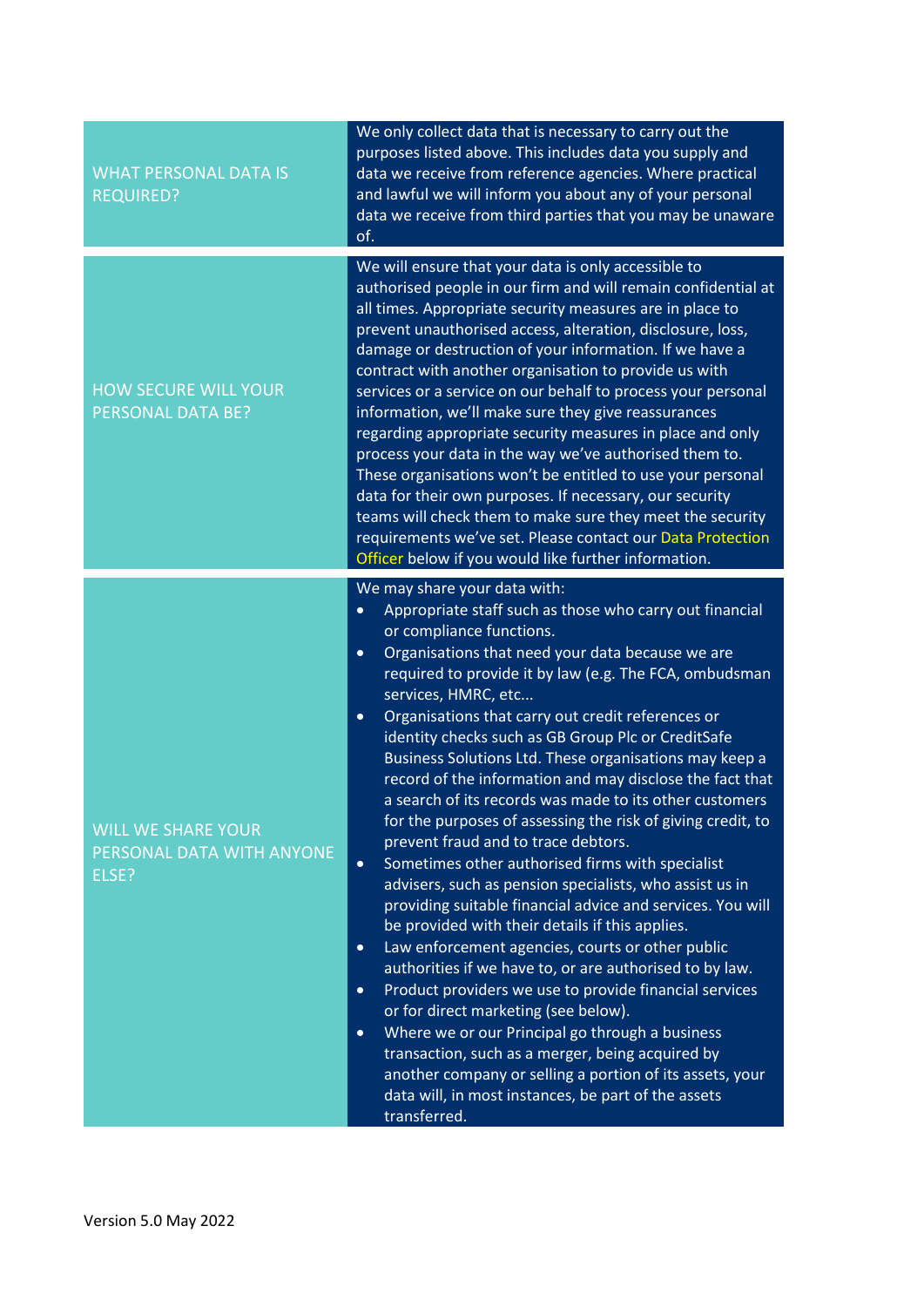| <b>TRANSFERRING YOUR</b><br>PERSONAL DATA OUTSIDE THE<br>UK / EUROPEAN UNION | We do not usually transfer any of your personal data<br>outside of the UK or EU except when we need to perform<br>pre-contractual measures (credit and identity checks) or<br>because the checks we request are necessary for important<br>reasons of public interest. Some companies, like Creditsafe<br>Business Solutions Ltd, may transfer data outside of the EU<br>to countries which do not, in the view of the EU<br>Commission, offer an adequate level of protection. In such<br>cases Creditsafe encrypts any data it sends to other<br>agencies and only transfers information necessary to carry<br>out checks. (A list of countries used to perform checks include<br>Germany, Netherland, Belgium, France, Sweden, Norway, Finland,<br>Luxembourg, Switzerland, Liechtenstein, Spain, USA, Estonia,<br>Latvia, Lithuania, Poland, Slovakia, Czech Republic, Hungary,<br>Slovenia, Bosnia, Serbia, Montenegro, Croatia, Macedonia,<br>Kosovo, Albania, Bulgaria, Romania, Ukraine, Austria, Denmark,<br>Moldova, Portugal, Italy, Canada, Brazil, Greenland, China, India,<br>Australia, Russia, South Korea, Taiwan, Mexico, South Africa, New<br>Zealand, Hong Kong, UK.) |
|------------------------------------------------------------------------------|-------------------------------------------------------------------------------------------------------------------------------------------------------------------------------------------------------------------------------------------------------------------------------------------------------------------------------------------------------------------------------------------------------------------------------------------------------------------------------------------------------------------------------------------------------------------------------------------------------------------------------------------------------------------------------------------------------------------------------------------------------------------------------------------------------------------------------------------------------------------------------------------------------------------------------------------------------------------------------------------------------------------------------------------------------------------------------------------------------------------------------------------------------------------------------------------|
| <b>WHAT ABOUT DIRECT</b><br><b>MARKETING?</b>                                | We will use your personal data now and in the future to<br>carry out direct marketing activities as these are legitimate<br>interests pursued by us. Sometimes this includes, with your<br>consent, sharing data with product providers for their<br>marketing activities. You can choose which method you'd<br>prefer us to use to contact you (by email, telephone, SMS or<br>post) and you have the right to object at any time to the<br>use of your personal data for this purpose and we will cease<br>marketing activity. Just let the person who gave you this<br>form know about your preferences.                                                                                                                                                                                                                                                                                                                                                                                                                                                                                                                                                                               |
| <b>AUTOMATED DECISION-</b><br><b>MAKING PROCESSES</b>                        | We sometimes use automated processes when making<br>decisions, but you will not be subject to a decision based<br>solely on automated processing, including profiling.                                                                                                                                                                                                                                                                                                                                                                                                                                                                                                                                                                                                                                                                                                                                                                                                                                                                                                                                                                                                                    |
| <b>TELEPHONE CALL RECORDING</b>                                              | In line with The Telecommunications (Lawful Business<br>Practice) (Interception of Communications) Regulations<br>2000 we may record incoming or outgoing telephone<br>conversations for the following purposes:<br>Establishing facts and evidence for business<br>$\bullet$<br>transactions<br>Ensuring compliance with regulatory or self-regulatory<br>$\bullet$<br>practices<br>Ascertaining and demonstrating that standards are<br>$\bullet$<br>being met<br>Preventing or detecting crime<br>$\bullet$<br>Investigating or detecting the unauthorised use of that<br>$\bullet$<br>or any other telecommunication system<br>Safeguarding the effective operation of the<br>$\bullet$<br>telecommunications system.                                                                                                                                                                                                                                                                                                                                                                                                                                                                 |
| <b>HOW LONG WILL WE KEEP</b><br>YOUR PERSONAL DATAFOR?                       | The Financial Conduct Authority lays down rules relating to<br>how long your personal data should be held for and we will                                                                                                                                                                                                                                                                                                                                                                                                                                                                                                                                                                                                                                                                                                                                                                                                                                                                                                                                                                                                                                                                 |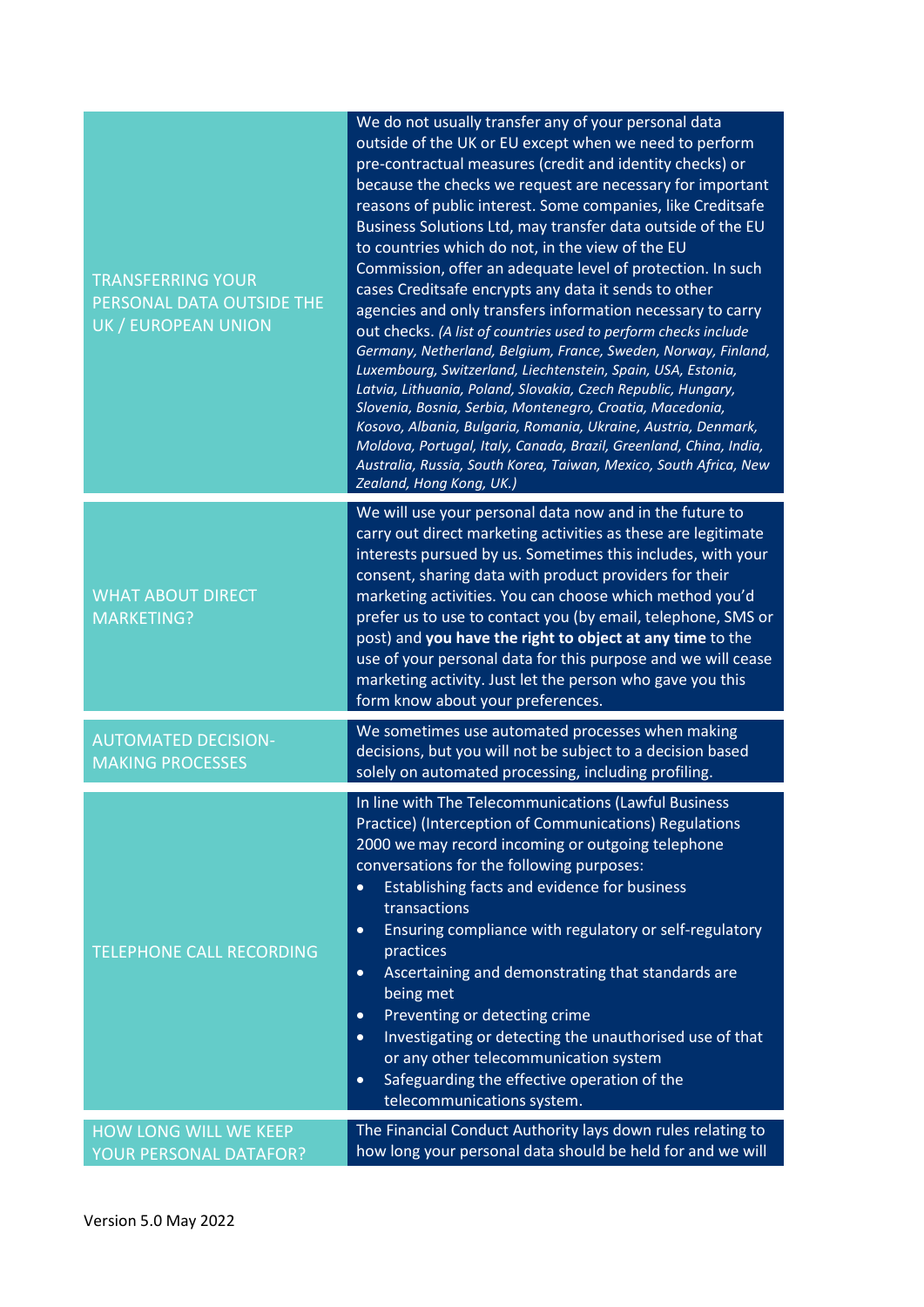|                                                                                        | keep your data to meet these requirements. We will not<br>keep your personal data for longer than is necessary.                                                                                                                                                                                                                                                                                                                                                                                                                                                                                                                                                                                                                                             |
|----------------------------------------------------------------------------------------|-------------------------------------------------------------------------------------------------------------------------------------------------------------------------------------------------------------------------------------------------------------------------------------------------------------------------------------------------------------------------------------------------------------------------------------------------------------------------------------------------------------------------------------------------------------------------------------------------------------------------------------------------------------------------------------------------------------------------------------------------------------|
| <b>REQUESTING A COPY OF YOUR</b><br>PERSONAL DATA WE HOLD                              | You may at any time ask for a copy of the personal data we<br>hold about you - it is your legal right. We will provide you<br>with a copy of any non-exempt personal data within one<br>month unless we ask you for an extension of time. To<br>protect your personal data, we will ask you to verify your<br>identity before we release any data. We may refuse your<br>request if we are unable to confirm your identity.                                                                                                                                                                                                                                                                                                                                 |
|                                                                                        |                                                                                                                                                                                                                                                                                                                                                                                                                                                                                                                                                                                                                                                                                                                                                             |
| <b>IMPORTANT RIGHTS</b>                                                                | You have the right, on grounds relating to your situation, at<br>any time to object to processing which is carried out as part<br>of our legitimate interests or in the performance of a task<br>carried out in the public interest. We will no longer process<br>your personal data unless we can demonstrate there are<br>compelling legitimate grounds which override your rights<br>and freedoms or unless processing is necessary for the<br>establishment, exercise or defence of legal claims.<br>You have the right to object at any time to processing your<br>personal data for marketing activities. In such a case we<br>must stop processing for this purpose.                                                                                 |
| <b>WHAT ARE YOUR OTHER LEGAL</b><br><b>RIGHTS?</b>                                     | In addition to the rights above the additional following<br>rights:<br>Where you have given consent, you have the right to<br>withdraw previous consent to processing your personal<br>data at any time<br>You have the right to request from us access to and<br>$\bullet$<br>rectification or erasure of personal data or restriction of<br>processing concerning your data<br>You have the right to receive data you have provided to<br>$\bullet$<br>us in a structured, commonly used and machine-<br>readable format<br>You have the right to object<br>$\bullet$<br>You have the right to lodge a complaint with the<br>$\bullet$<br>regulator (see below).<br>To exercise any of these rights please contact our Data<br>Protection representative. |
| <b>HOW TO CONTACT OUR DATA</b><br>PROTECTION OFFICER / DATA<br><b>PRIVACY OFFICER*</b> | Your trust is important to us. That is why you can contact<br>our data protection officer / data privacy officer* about any<br>data protection or marketing issues by:<br>• Writing to:<br>The Data Protection/ Privacy Officer, Davidson<br>Deem Ltd, Suite 11C, Peartree Business Centre, Cobham<br>Road, Ferndown, Dorset. BH21 7PT<br>· Telephoning: 01202 884111<br>· Emailing: mortgage.admin@davidsondeem.co.uk                                                                                                                                                                                                                                                                                                                                      |